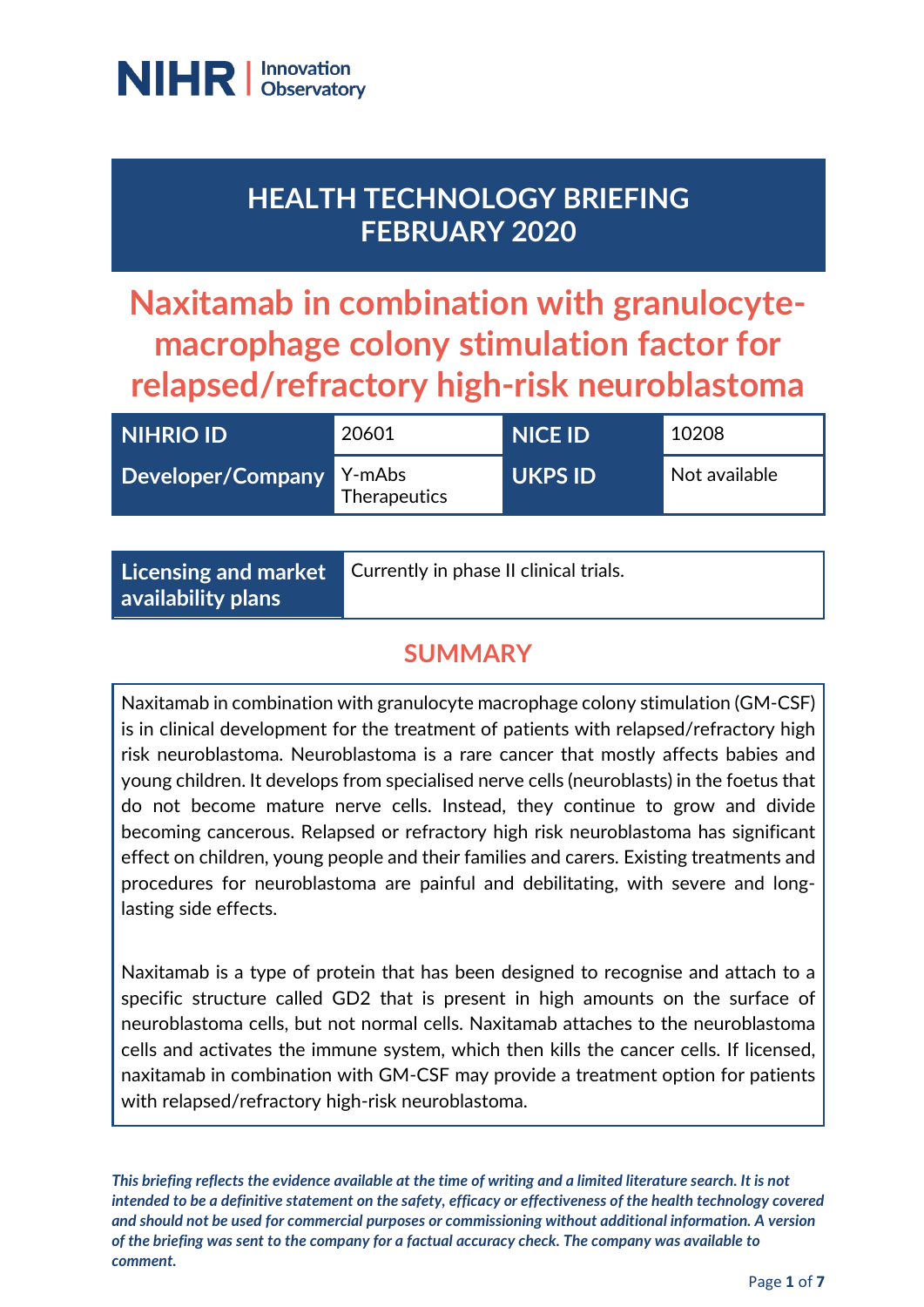# **PROPOSED INDICATION**

Second-line tre[a](#page-1-0)tment of patients with relapsed/refractory high-risk neuroblastoma.<sup>1,2, a</sup>

# **TECHNOLOGY**

#### **DESCRIPTION**

Naxitamab (hu3F8) is a monoclonal antibody that has been designed to recognise and attach to a specific structure called GD2 that is present in high amounts on the surface of neuroblastoma cells, but not normal cells. When the medicine attaches to the neuroblastoma cells, it is expected to make them a target for the body's immune system (the body's natural defences), which then kills the cancer cells. $3$ 

Naxitamab in combination with GM-CSF is currently in clinical development for the treatment of patients with relapsed/refractory high-risk neuroblastoma. In the phase II clinical trial (NCT03363373) patients were administered at 3mg/kg/day on days 1,3 and 5 totalling 9mg/kg per cycle.2

#### **INNOVATION AND/OR ADVANTAGES**

Naxitamab has the highest binding affinity to the GD2 tumour target than any other antibody in clinical development.<sup>4,5</sup> In particular, its modest toxicity allows for doses 2.5 times greater than existing GD-2 targeting antibody therapies. Naxitamab also has a significantly shorter infusion time (approximately 30 minutes compared to 10-20 hours for other GD2 targeting antibody-based therapies) and the ability to be administered in an outpatient setting (compared to hospitalisation stays of four days or longer for other GD2 targeting antibodybased therapies). 6

#### **DEVELOPMENT STATUS AND/OR REGULATORY DESIGNATIONS**

Naxitamab does not currently have Marketing Authorisation in the EU/UK for any indication.

- Naxitamab was granted orphan designation in the EU in November 2018 for the treatment of neuroblastoma.3
- Naxitamab, in combination with GM-CSF, received a breakthrough therapy designation by the FDA for high-risk neuroblastoma in August 2018. 7

# **PATIENT GROUP**

#### **DISEASE BACKGROUND**

<span id="page-1-0"></span>**.** 

Neuroblastoma is a rare type of cancer that mostly affects babies and young children. It develops from specialised nerve cells (neuroblasts) in the foetus that do not become mature nerve cells. Instead, they continue to grow and divide. Neuroblastoma most commonly occurs in one of the adrenal glands situated above the kidneys, or in the nerve tissue that runs alongside the spinal cord in the neck, chest, tummy or pelvis. It can spread to other organs such as the bone marrow, bone, lymph nodes, liver and skin. <sup>8</sup> High-risk neuroblastom is harder to cure and is more likely to become resistant to standard therapies or come (recur) after initially successful treatment.<sup>9</sup>

a Information provided by Y-mAbs Therapeutics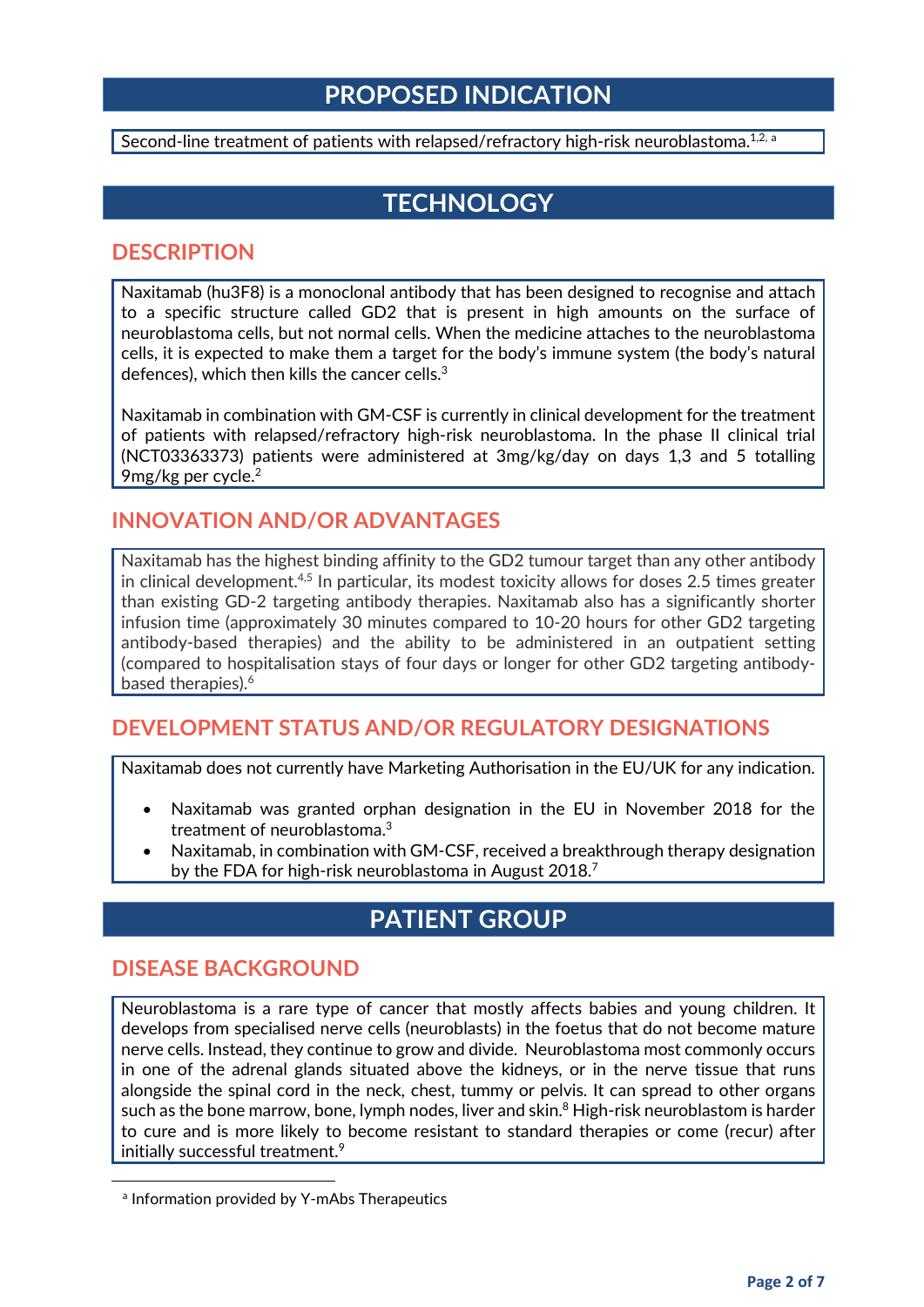In very few cases, the tendency to get this type of cancer can be passed down from a parent to a child (called the familial type). However, most cases of neuroblastoma (98%) are not inherited (called the sporadic type).<sup>9</sup> In some cases, the neuroblastoma can return after treatment. This is known as relapsed neuroblastoma. If the tumour does not resolve with treatment, it is known as refractory neuroblastoma.10

The symptoms of neuroblastoma vary depending on where the cancer is and whether it has spread. The early symptoms can be vague and hard to spot, and can easily be mistaken for those of more common childhood conditions. Symptoms can include a swollen or painful tummy (sometimes in association with constipation and difficulty passing urine), breathlessness and difficulty swallowing, a lump in the neck, bluish lumps in the skin and bruising (particularly around the eyes), weakness in the legs and unsteady walk, fatigue, loss of energy, pale skin, loss of appetite and weight loss, bone pain, a limp and general irritability and rarely, jerky eye and muscle movements.<sup>8</sup>

#### **CLINICAL NEED AND BURDEN OF DISEASE**

The majority of neuroblastomas are diagnosed in children younger than 5 years old. Around 100 children are diagnosed with neuroblastoma each year in the UK. $11$  The median age at diagnosis is around 15 months.<sup>12</sup> Neuroblastoma and other peripheral nervous cell tumours account 6% of childhood cancer registrations in the UK.<sup>13</sup> Neuroblastoma rarely occurs in adults, and less than 10% of the cases in patients older than 10 years.<sup>14</sup>

Relapsed or refractory neuroblastoma is extremely difficult to cure. The median time to relapse is around 1.5 years from diagnosis. Up to 20% of patients with high risk will have primary refractory disease, and nearly 60% of patients who complete therapy will relapse.15- 18

In 2015, 80 children aged 0-14 years were diagnosed with neuroblastoma.<sup>19</sup> Neuroblastoma is more common in boys than in girls, by a ratio of 6:5.<sup>20</sup> It is one of the most difficult childhood cancers to cure.<sup>21</sup> In the UK, 5-year survival was 71% for cases diagnosed during 2011-2015.<sup>13</sup>

# **PATIENT TREATMENT PATHWAY**

#### **TREATMENT PATHWAY**

There are no established treatment options for many patients with relapsed or refractory neuroblastoma but treatment is usually chemotherapy, radiotherapy, stem cell transplant, surgery and isotretinoin.<sup>22</sup> The goal of treatment in these patients historically have not been curative, but rather to prolong survival and minimise the toxicities of additional therapy.<sup>23</sup> Patients in the high-risk category are initially treated with multi-agent chemotherapy, surgery and radiotherapy, followed by consolidation therapy with high-dose chemotherapy and autologous stem cell transplant. Radiotherapy may also be given after cell transplant.<sup>24</sup>

#### **CURRENT TREATMENT OPTIONS**

Currently NICE recommends the following treatment for patients with neuroblastoma:<sup>22</sup>

- Dinutuximab beta is recommended as an option for treating high-risk neuroblastoma in patients aged 12 months and over whose disease has at least partially responded to induction chemotherapy, followed by myeloablative therapy and stem cell transplant if:
	- o They have not already had anti-GD2 immunotherapy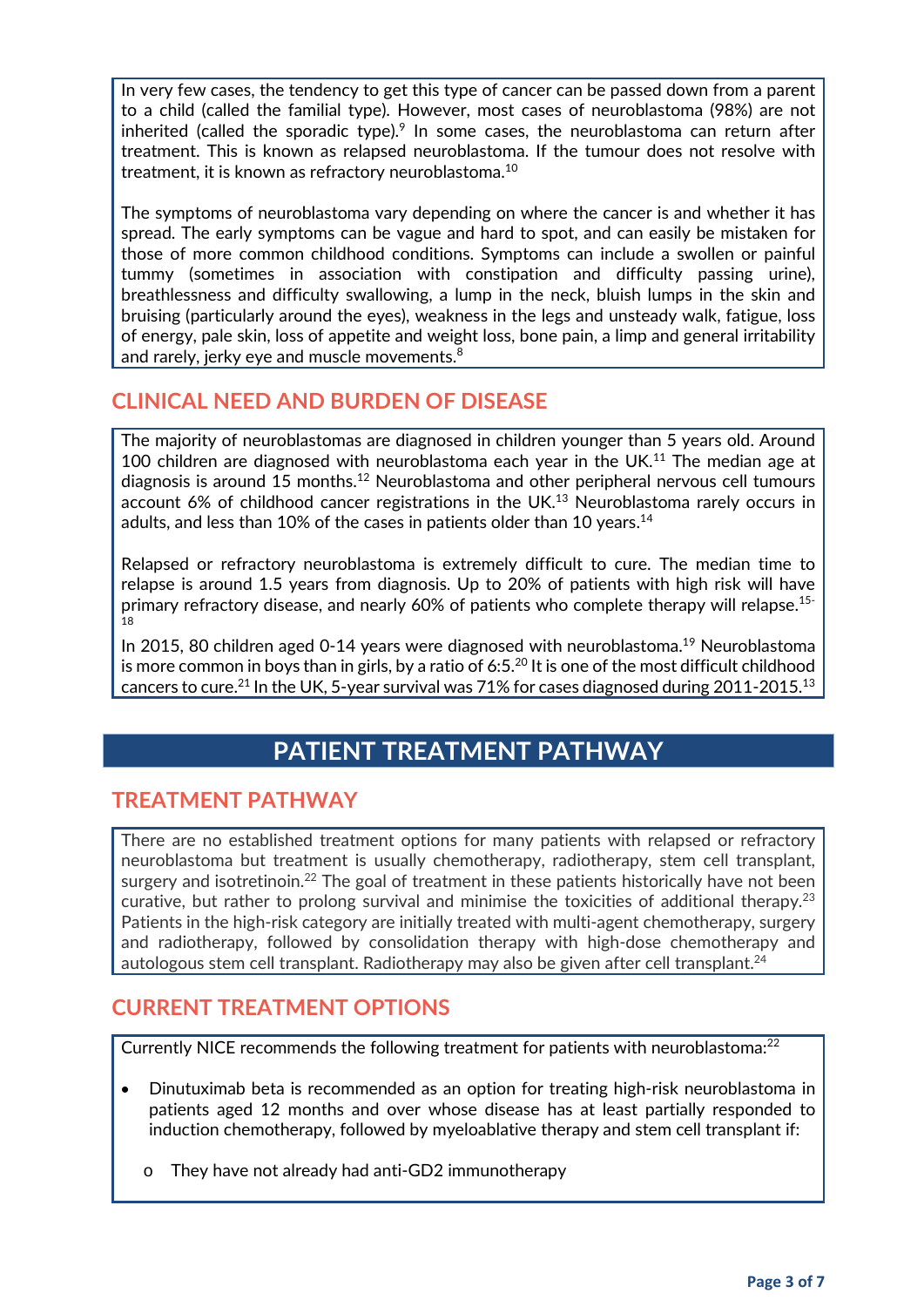#### **PLACE OF TECHNOLOGY**

If licensed, naxitamab in combination with GM-CSF will offer a treatment option for patients with relapsed/refractory high-risk neuroblastoma.

| <b>CLINICAL TRIAL INFORMATION</b> |                                                                                                                                                                                                                                                                                                                                                                                               |  |
|-----------------------------------|-----------------------------------------------------------------------------------------------------------------------------------------------------------------------------------------------------------------------------------------------------------------------------------------------------------------------------------------------------------------------------------------------|--|
|                                   |                                                                                                                                                                                                                                                                                                                                                                                               |  |
| <b>Trial</b>                      | NCT03363373, EudraCT 2017-001829-40; A Pivotal Phase 2 Trial of<br>Antibody Naxitamab (hu3F8) and Granulocyte-Macrophage Colony<br>Stimulating Factor (GM-CSF) in High-Risk Neuroblastoma Patients With<br>Primary Refractory Disease or Incomplete Response to Salvage Treatment<br>in Bone and/or Bone Marrow<br>Phase II - ongoing<br>Location(s): EU (incl UK), USA, Canada and Hong Kong |  |
| <b>Trial design</b>               | Single group assignment, open label                                                                                                                                                                                                                                                                                                                                                           |  |
| Population                        | N=95 (planned) to be included for having 85 evaluable patients; aged $\geq 1$<br>year; high-risk neuroblastoma patients with either primary refractory<br>disease or incomplete response to salvage therapy in bone and/or bone<br>marrow <sup>b</sup>                                                                                                                                        |  |
| Intervention(s)                   | Naxitamab + GM-CSF<br>Naxitamab is administered at 3 mg/kg/day on days 1, 3, and 5 totalling<br>9 mg/kg per cycle                                                                                                                                                                                                                                                                             |  |
| Comparator(s)                     | No comparator                                                                                                                                                                                                                                                                                                                                                                                 |  |
| Outcome(s)                        | Response rate during naxitamab treatment<br>Progression free survival <sup>b</sup>                                                                                                                                                                                                                                                                                                            |  |
| <b>Results</b><br>(efficacy)      |                                                                                                                                                                                                                                                                                                                                                                                               |  |
| <b>Results (safety)</b>           |                                                                                                                                                                                                                                                                                                                                                                                               |  |

| <b>Trial</b>        | NCT01757626; Phase I/II Study of Combination Therapy of Antibody<br>Hu3F8 With Granulocyte- Macrophage Colony Stimulating Factor (GM-<br>CSF) in Patients With Relapsed/Refractory High-Risk Neuroblastoma.<br>Phase I/II - ongoing<br><b>Location: USA</b> |
|---------------------|-------------------------------------------------------------------------------------------------------------------------------------------------------------------------------------------------------------------------------------------------------------|
| <b>Trial design</b> | Non-randomised, single group assignment, open-label                                                                                                                                                                                                         |
| Population          | Interim Analysis 117 as safety population; aged $\geq 1$ year                                                                                                                                                                                               |
| Intervention(s)     | Naxitamab + GM-CSF                                                                                                                                                                                                                                          |
| Comparator(s)       | No comparator                                                                                                                                                                                                                                               |

**b** Information provided by Y-mAbs Therapeutics

<span id="page-3-0"></span> $\overline{a}$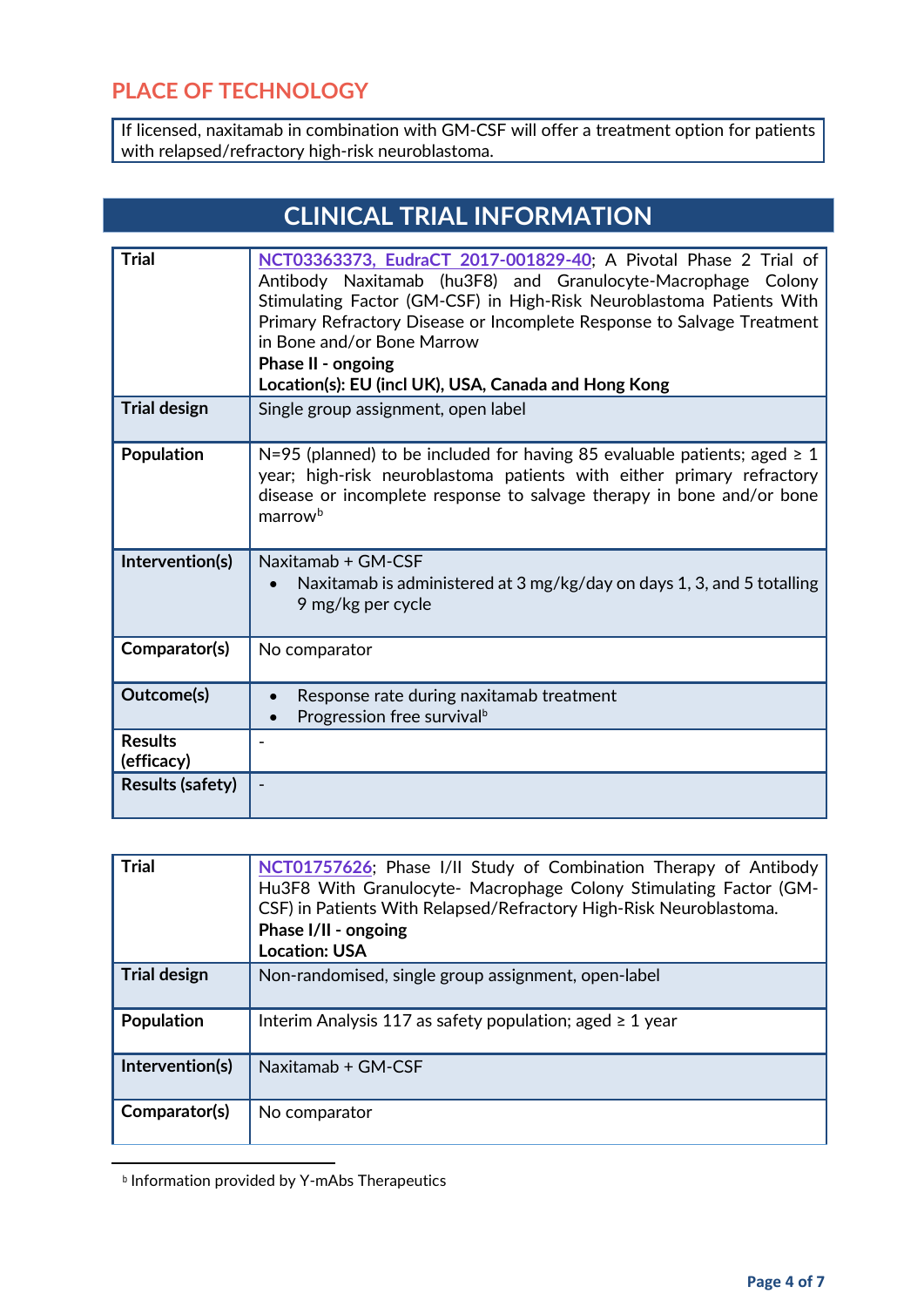| Outcome(s)                   | Maximum tolerated dosage [Time frame: 1 year]<br>$\bullet$<br>Assess the toxicity [Time frame: 1 year]<br>$\bullet$<br>ORR (centralised independently reviewed according to latest INRC) for<br>all patients with evaluable disease at baseline <sup>c</sup> |
|------------------------------|--------------------------------------------------------------------------------------------------------------------------------------------------------------------------------------------------------------------------------------------------------------|
| <b>Results</b><br>(efficacy) |                                                                                                                                                                                                                                                              |
| <b>Results (safety)</b>      |                                                                                                                                                                                                                                                              |

# **ESTIMATED COST**

The cost of naxitamab is not yet known.

# **RELEVANT GUIDANCE**

#### **NICE GUIDANCE**

• NICE technology appraisal guidance. Dinutuximab beta for treating neuroblastoma (TA538). August 2018

#### **NHS ENGLAND (POLICY/COMMISSIONING) GUIDANCE**

- NHS England. 2013/14 NHS Standard Contract for Cancer: Chemotherapy (Children, Teenagers and Young Adults). B17/S/a.
- NHS England. 2013/14 NHS Standard Contract for Cancer: Radiotherapy (All Ages). B01/S/a.
- NHS England. Clinical Commissioning Policy: Haematopoietic Stem Cell Transplantation. NHSCB/ B04/P/a. April 2013.

#### **OTHER GUIDANCE**

- NICE Clinical knowledge summary. Childhood cancers-recognition and referral. November 2016.25
- Children's cancer and leukaemia group (CCLG). Options for the treatment of patients with relapsed/progressive high-risk neuroblastoma. March 2015. $^{26}$

# **ADDITIONAL INFORMATION**

Y-mAbs Therapeutics Inc, did not enter information about this technology onto the UK PharmaScan database; the primary source of information for UK horizon scanning organisations on new medicines in development. As a result, the NIHR Innovation Observatory has had to obtain data from other sources. UK PharmaScan is an essential tool to support effective NHS forward planning; allowing more effective decision making and faster uptake of innovative new medicines for patients who could benefit. We urge pharmaceutical companies to use UK PharmaScan so that we can be assured of upto-date, accurate and comprehensive information on new medicines.

<span id="page-4-0"></span>**.** 

<sup>c</sup> Information provided by Y-mAbs Therapeutics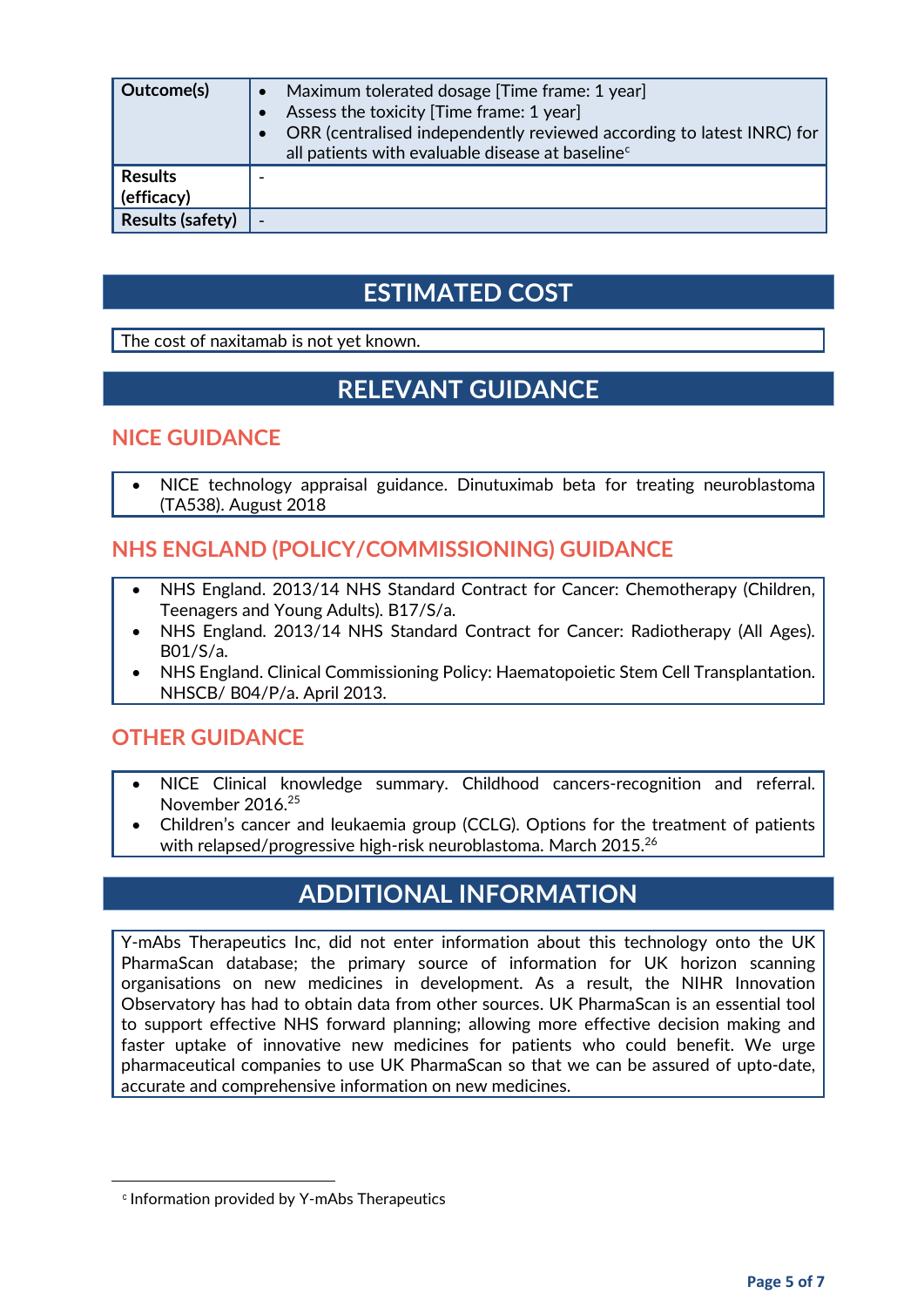# **REFERENCES**

- 1 ClinicalTrials.gov. *Combination Therapy of Antibody Hu3F8 With Granulocyte-Macrophage Colony Stimulating Factor (GM-CSF) in Patients With Relapsed/Refractory High-Risk Neuroblastoma*. *Trial ID*. Status: Available from: <https://clinicaltrials.gov/ct2/show/NCT01757626> [Accessed 10 January 2020].
- 2 ClinicalTrials.gov. *Naxitamab for High-Risk Neuroblastoma Patients With Primary Refractory Disease or Incomplete Response to Salvage Treatment in Bone and/or Bone Marrow*. *Trial ID*. Status: Available from: <https://clinicaltrials.gov/ct2/show/NCT03363373> [Accessed 10 January 2020].
- 3 European Medicines Agency (EMA). *EU/3/18/2094.* Available from: <https://www.ema.europa.eu/en/medicines/human/orphan-designations/eu3182094> [Accessed 10 January 2020].
- 4 TrialSiteNews. *Y-Mabs initiates rolling bla submission of breakthrough drug naxitamab for neuroblastoma.* Available from: [https://www.trialsitenews.com/y-mabs-initiates-rolling](https://www.trialsitenews.com/y-mabs-initiates-rolling-bla-submission-of-breakthrough-drug-naxitamab-for-neuroblastoma/)[bla-submission-of-breakthrough-drug-naxitamab-for-neuroblastoma/](https://www.trialsitenews.com/y-mabs-initiates-rolling-bla-submission-of-breakthrough-drug-naxitamab-for-neuroblastoma/) [Accessed 21 Januray 2020].
- 5 Kushner, B. H., Cheung I. Y., Modak S., Basu E. M., Roberts S. S., Cheung N. K. *Humanized 3F8 Anti-GD2 Monoclonal Antibody Dosing With Granulocyte-Macrophage Colony-Stimulating Factor in Patients With Resistant Neuroblastoma: A Phase 1 Clinical Trial*. JAMA Oncol. 2018 Dec 1;4(12):1729-35. Available from: <https://doi.org/10.1001/jamaoncol.2018.4005>
- 6 Y-mAbs Therapetics. *Prospectus.* 2018. Available from: [http://s3.amazonaws.com/ipo\\_candy/YMAB\\_IPO\\_Prospectus.pdf](http://s3.amazonaws.com/ipo_candy/YMAB_IPO_Prospectus.pdf) [Accessed 27 January 2020].
- 7 Intrado. *Y-mAbs receives breakthrough therapy designation for naxitamab for the treatment of high risk neuroblastoma.* Available from[: https://www.globenewswire.com/news](https://www.globenewswire.com/news-release/2018/08/22/1555342/0/en/Y-mAbs-Receives-Breakthrough-Therapy-Designation-for-Naxitamab-for-the-Treatment-of-High-Risk-Neuroblastoma.html)[release/2018/08/22/1555342/0/en/Y-mAbs-Receives-Breakthrough-Therapy-](https://www.globenewswire.com/news-release/2018/08/22/1555342/0/en/Y-mAbs-Receives-Breakthrough-Therapy-Designation-for-Naxitamab-for-the-Treatment-of-High-Risk-Neuroblastoma.html)[Designation-for-Naxitamab-for-the-Treatment-of-High-Risk-Neuroblastoma.html](https://www.globenewswire.com/news-release/2018/08/22/1555342/0/en/Y-mAbs-Receives-Breakthrough-Therapy-Designation-for-Naxitamab-for-the-Treatment-of-High-Risk-Neuroblastoma.html) [Accessed 18 February 2020].
- 8 NHS. *Neuroblastoma,.* Available from:<https://www.nhs.uk/conditions/neuroblastoma/> [Accessed 21 January 2020].
- 9 KidsHealth. *Neuroblastoma, .* Available from: <https://kidshealth.org/en/parents/neuroblastoma.html> [Accessed 21 January 2020].
- 10 Nicklaus Children's Hospital. *Relapsed or Refractory neuroblastoma.* Available from: <https://www.nicklauschildrens.org/conditions/relapsed-or-refractory-neuroblastoma> [Accessed 21 January 2020].
- 11 Cancer Research UK. *About neuroblastoma.* Available from: [https://www.cancerresearchuk.org/about-cancer/childrens](https://www.cancerresearchuk.org/about-cancer/childrens-cancer/neuroblastoma/about)[cancer/neuroblastoma/about](https://www.cancerresearchuk.org/about-cancer/childrens-cancer/neuroblastoma/about) [Accessed 21 January 2020].
- 12 Berthold, F., Spix C., Kaatsch P., Lampert F. *Incidence, Survival, and Treatment of Localized and Metastatic Neuroblastoma in Germany 1979-2015*. Paediatr Drugs. 2017 Dec;19(6):577-93. Available from:<https://doi.org.10.1007/s40272-017-0251-3>
- 13 Public Health England. *Childhood Cancer Statistics, England Annual report 2018.* Available from:<http://ncin.org.uk/view?rid=3715> [Accessed 21 January 2020].
- 14 Venat-Bouvet, L., Le Brun-Ly V., Martin J., Gasnier O., Falkowsky S., Tubiana-Mathieu N. *Long-Term Survival in Adult Neuroblastoma with Multiple Recurrences*. Case Rep Oncol. 2010 Feb 24;3(1):45-8. Available from:<http://doi.org/10.1159/000286142>
- 15 Simon, T., Berthold F., Borkhardt A., Kremens B., De Carolis B., Hero B. *Treatment and outcomes of patients with relapsed, high-risk neuroblastoma: results of German trials*. Pediatr Blood Cancer. 2011 Apr;56(4):578-83. Available from: <https://doi.org/10.1002/pbc.22693>